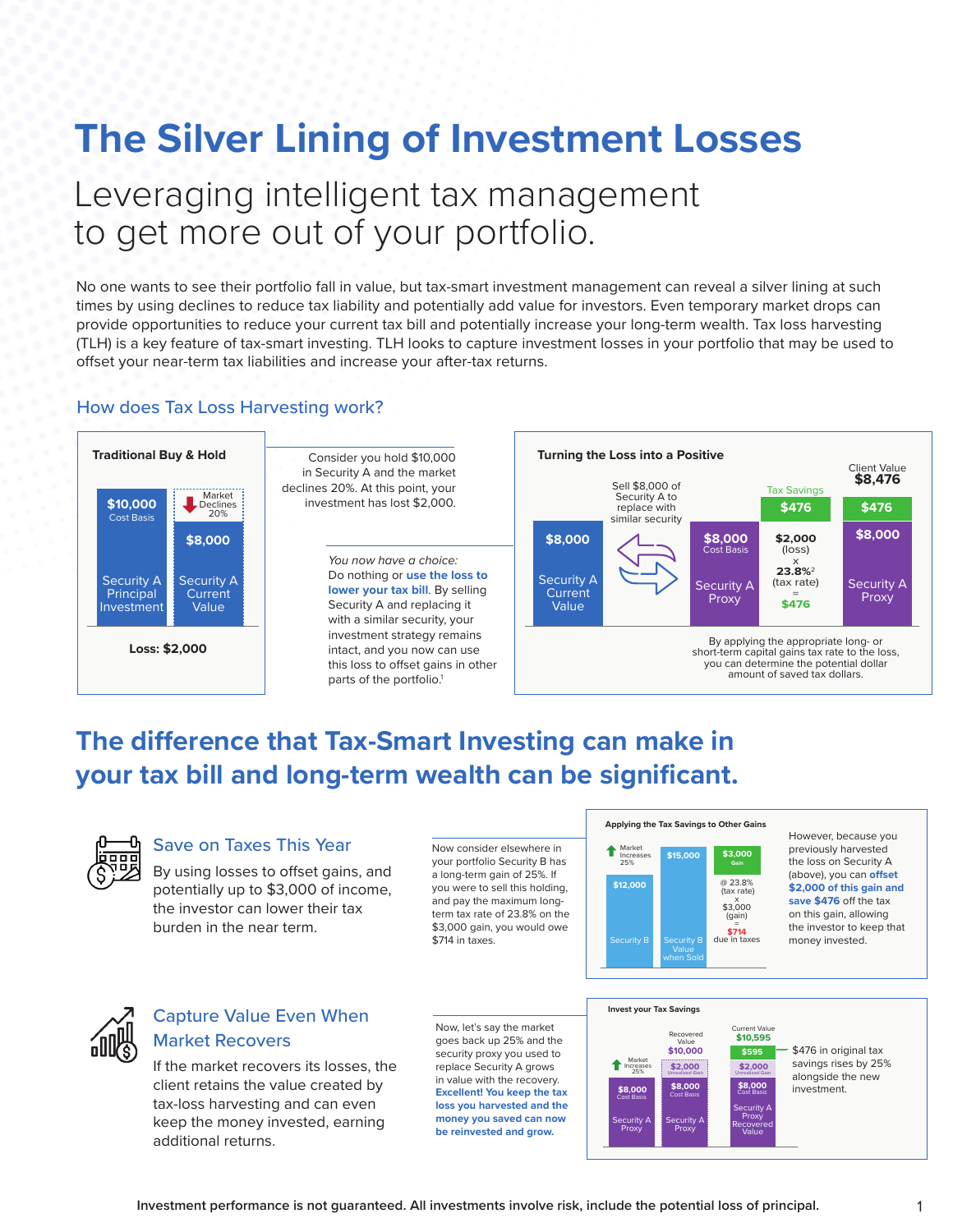### **Additional Benefits to Tax-Loss Harvesting**

If the gains that get offset are replaced by a larger eventual gain on the replacement security, Security A Proxy in the example, these "tax savings" would actually become deferred gains that could be taxed later as the gain is now measured from \$8,000, not the original \$10,000. In addition to the near-term tax payment relief, there are three other potential future benefits of deferring the realization of taxable gains that could reduce the amount of taxes eventually paid:



### **Advanced Capabilities Customized to Your Portfolio Objectives**

Effective tax management demands advanced capabilities customized to your unique portfolio and objectives

| What? | Visit www.55-ip.com for more information.                                          |
|-------|------------------------------------------------------------------------------------|
| Who?  | Available to clients with accounts over \$50,000                                   |
| When? | Systematically monitored monthly throughout the year                               |
| How?  | Calculations and security selection powered by intelligent<br>tax-management tools |

### Where is Tax Management Not Appropriate?

Tax-smart investment management is typically a good idea; however, we will review your portfolio and analyze the potential impact to your investment strategy and your overall financial picture. For example, tax loss harvesting may not be appropriate for clients:

- ► In non-taxable accounts, such as IRAs or 401(k)s
- ► In accounts where most tax lots have appreciated so substantially that market-based declines would be unlikely to result in prices below cost basis (although newer tax lots are created with each rebalancing)
- ► If the investor is in a very low tax bracket or expects that they may be in a higher tax bracket at withdrawal than they are today

#### Keeping an Eye on the Markets

While no one can predict the future, we believe it is a good idea to be prepared in case markets are volatile or turn downward, and tax-smart management is an important capability to add value during these times.

### Learn More

Let's review your portfolio and see how tax-smart investment management may benefit your long-term wealth creation goals.